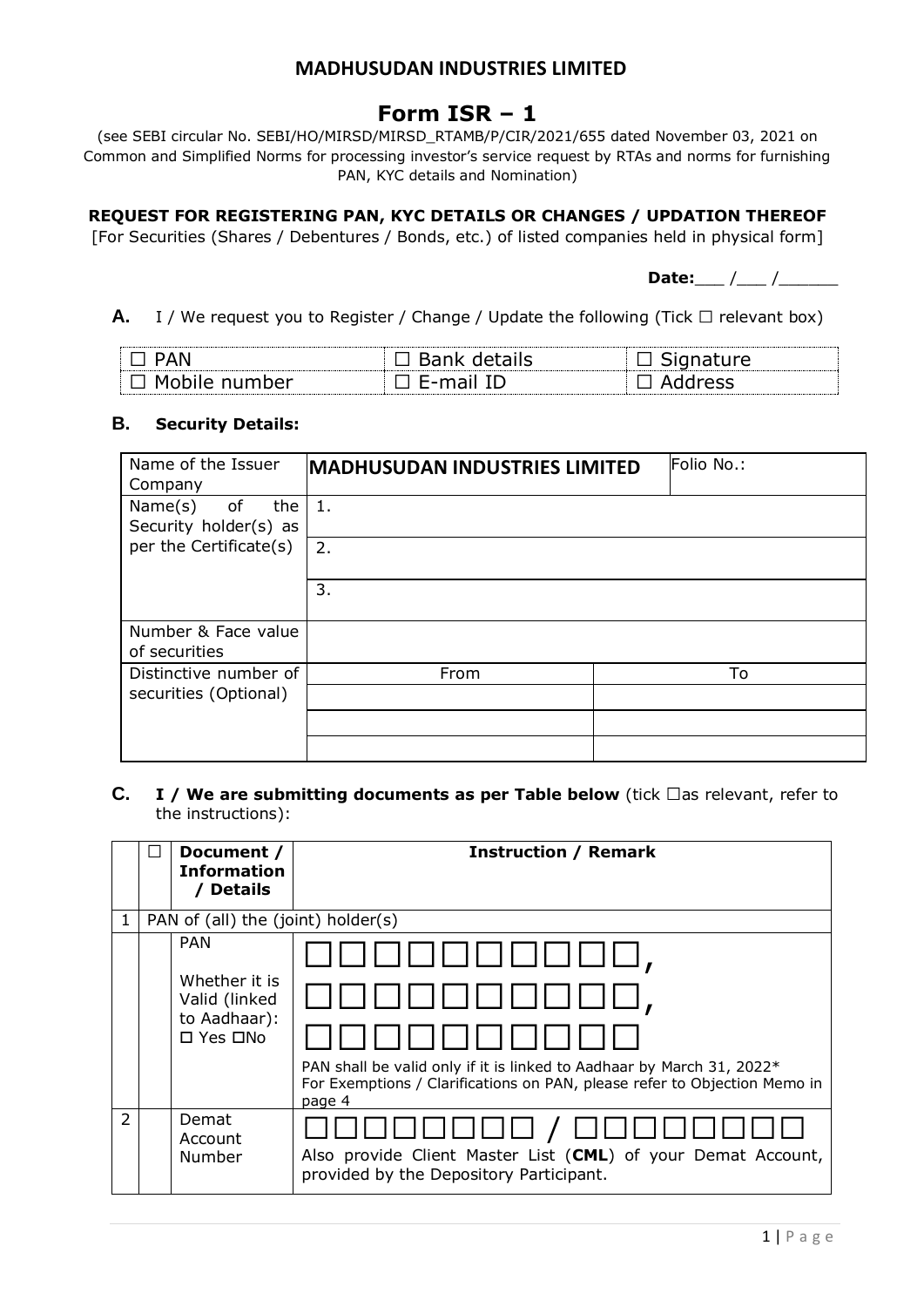| 3 | Proof of<br>Address of<br>the first | Any one of the documents, only if there is change in the address;<br>$\Box$ Client Master List (CML) of your Demat Account, provided by DP.                                                                                                                     |
|---|-------------------------------------|-----------------------------------------------------------------------------------------------------------------------------------------------------------------------------------------------------------------------------------------------------------------|
|   | holder                              | $\Box$ Valid Passport/ Registered Lease or Sale Agreement of Residence /<br>Driving License / Flat Maintenance bill.                                                                                                                                            |
|   |                                     | □ Utility bills like Telephone Bill (only land line), Electricity bill or Gas bill<br>- Not more than 3 months old.                                                                                                                                             |
|   |                                     | $\Box$ Identity card / document with address, issued by any of the following:<br>Central/State Government and its Departments, Statutory / Regulatory<br>Authorities, Public Sector Undertakings, Scheduled Commercial Banks,<br>Public Financial Institutions. |
|   |                                     | $\Box$ For FII / sub account, Power of Attorney given by FII / sub-account to<br>the Custodians (which are duly notarized and / or apostilled or<br>consularised) that gives the registered address should be taken.                                            |
|   |                                     | $\Box$ The proof of address in the name of the spouse                                                                                                                                                                                                           |
| 4 | Bank details                        |                                                                                                                                                                                                                                                                 |
|   |                                     |                                                                                                                                                                                                                                                                 |
|   |                                     |                                                                                                                                                                                                                                                                 |
|   |                                     |                                                                                                                                                                                                                                                                 |
|   |                                     |                                                                                                                                                                                                                                                                 |
|   |                                     | Provide the following:                                                                                                                                                                                                                                          |
|   |                                     | $\Box$ original cancelled cheque with name of security holder printed<br>on it or Bank Passbook or Bank Statement attested by the Bank #                                                                                                                        |
| 5 | E-mail<br>address                   |                                                                                                                                                                                                                                                                 |
| 6 | Mobile                              | #                                                                                                                                                                                                                                                               |

*\* or any date as may be specified by the CBDT (DP: Depository Participant)*

*# In case it is not provided, the details available in the CML will be updated in the folio*

**Authorization**: I / We authorise you (RTA) to update the above PAN and KYC details in my / our folio (s) \_\_\_\_\_\_\_\_\_, \_\_\_\_\_\_\_\_, (*use Separate Annexure if extra space is required*) in which I / We are the holder(s) (strike off what is not applicable).

#### **Declaration:** All the above facts stated are true and correct.

|              | <b>Holder 1</b>          | <b>Holder 2</b> | <b>Holder 3</b> |
|--------------|--------------------------|-----------------|-----------------|
| Signature    | $\sqrt{ }$               |                 |                 |
| Name         | $\checkmark$             |                 |                 |
| Full address | $\overline{\mathcal{A}}$ |                 |                 |
| Pin code     |                          |                 |                 |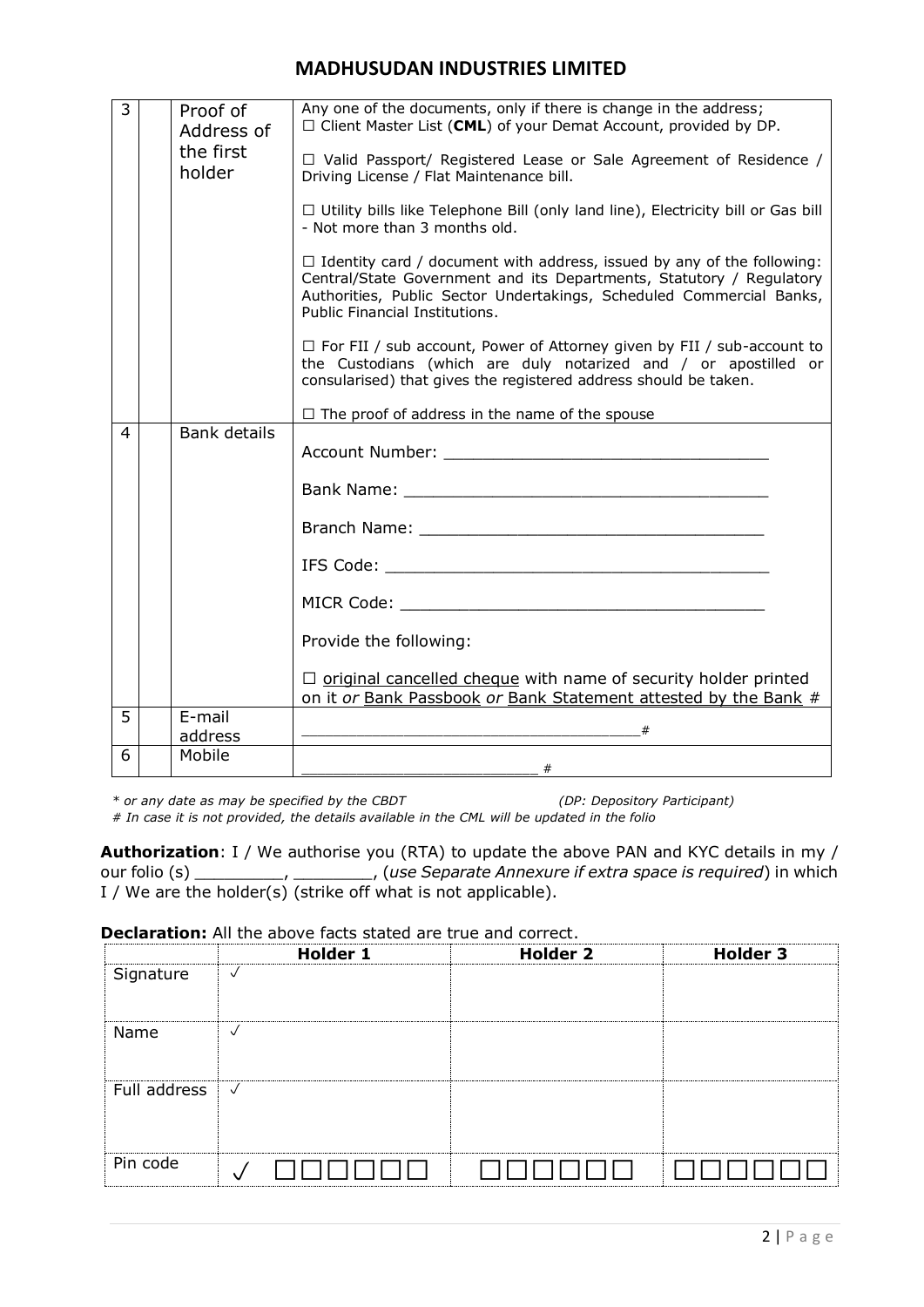### **Mode of submission of documents to the RTA**

Please use any one of the following mode;

- 1. In Person Verification (**IPV**): by producing the originals to the authorized person of the RTA, who will retain copy(ies) of the document(s)
- 2. In hard copy: by furnishing self-attested photocopy(ies) of the relevant document, with date
- 3. Through e-mail address already registered with the RTA, with e-sign of scanned copies of documents
- 4. Service portal of the RTA with e-sign with scanned copies of documents, if the RTA is providing such facility

**Note**

| It is mandatory for holders of physical securities in listed company to furnish PAN, full<br>KYC details (address proof, bank details, e-mail address, mobile number) and Nomination<br>(for all the eligible folios).                        |                                                                                                                                                                                                                                                                                                                                                                                                                                                             |  |
|-----------------------------------------------------------------------------------------------------------------------------------------------------------------------------------------------------------------------------------------------|-------------------------------------------------------------------------------------------------------------------------------------------------------------------------------------------------------------------------------------------------------------------------------------------------------------------------------------------------------------------------------------------------------------------------------------------------------------|--|
| Upon receipt or up-dation of bank details, the RTA will automatically, pay electronically,<br>all the moneys of / payments to the holder that were previous unclaimed / unsuccessful.                                                         |                                                                                                                                                                                                                                                                                                                                                                                                                                                             |  |
| RTA shall update the folio with PAN, KYC details and Nominee, within seven working days<br>of its receipt. However, cancellation of nomination, shall take effect from the date on<br>which this intimation is received by the company / RTA. |                                                                                                                                                                                                                                                                                                                                                                                                                                                             |  |
| RTA shall not insist on Affidavits or Attestation / Notarization or indemnity for registering<br>/ up-dating / changing PAN, KYC details and Nomination.                                                                                      |                                                                                                                                                                                                                                                                                                                                                                                                                                                             |  |
| Specimen<br>Signature                                                                                                                                                                                                                         | . Provide banker's attestation of the signature of the holder(s) as per<br><b>ISR</b><br><b>SEBI</b><br>circular<br>$\overline{2}$<br>in<br>Form<br>SEBI/HO/MIRSD/MIRSD RTAMB/P/CIR/2021/655 dated<br>November<br>$03, 2021$ ) and<br>original cancelled cheque with name of security holder printed on it or<br>Bank Passbook or Bank Statement attested by the Bank                                                                                       |  |
| Nomination**                                                                                                                                                                                                                                  | . Providing Nomination: Please submit the duly filled up Nomination<br>Form (SH-13) or 'Declaration to Opt out of Nomination' as per Form<br>circular SEBI/HO/MIRSD/MIRSD_RTAMB/P/<br><b>SEBI</b><br>$ISR-3$ ,<br>in<br>CIR/2021/655 dated November 03, 2021<br>• Change in Existing Nomination: Please use Form SH-14 in SEBI circular<br>SEBI/HO/MIRSD/MIRSD RTAMB/P/CIR/2021/655<br>• Cancellation of Existing Nomination: use Form SH-14 & Form ISR - 3 |  |

\*\* Nomination (**Form SH-13 or SH-14**) / 'Declaration to Opt-Out of nomination' (**Form ISR – 3**), has to be furnished by the holder(s) separately for each listed company.

*(Page 3 & 4 is for information to investors; print out of the same is not required)*